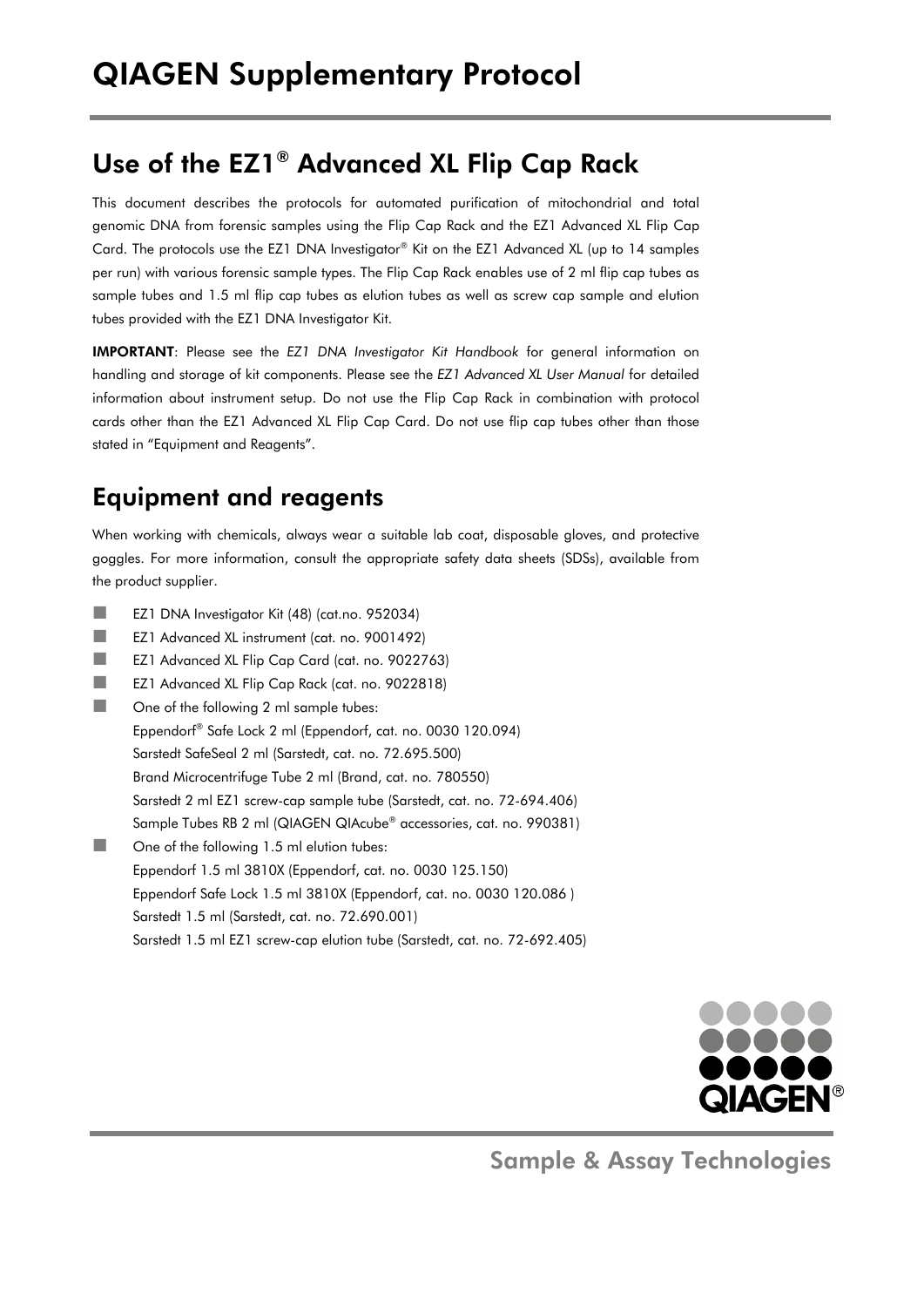### Important points before starting

- Lyse the samples according to the corresponding pretreatment protocols described in the *EZ1 DNA Investigator Kit Handbook*.
- All steps of the protocol must be performed at room temperature  $(15-25^{\circ}C)$ , so work quickly during the setup procedure.
- **The reagent cartridges and Buffer MTL contain guanidine salts and are therefore not** compatible with disinfecting reagents containing bleach.

## Things to do before starting

- If reagent cartridges have been stored at 2–8°C, they must be equilibrated to operating temperature before use. Place the reagent cartridge into a shaker–incubator and incubate at 30–40°C with gentle agitation for at least 2 hours before use. If precipitates are visible at the bottom of the wells, redissolve by incubating at 30–40°C with gentle agitation for a further 2 hours. Do not use the reagent cartridges if the precipitates do not redissolve.
- $\blacksquare$  The lysis buffer in the reagent cartridge may form a precipitate during storage. If necessary, redissolve buffer using gentle agitation at 37°C, and then place at room temperature (15–25°C).

#### Procedure

- 1. Insert the EZ1 Advanced XL DNA Investigator Flip Cap Card completely into the EZ1 Advanced XL Card slot of the EZ1 Advanced XL.
- 2. Switch on the EZ1 Advanced XL instrument.
- 3. Press "START" to start protocol setup. Follow the onscreen instructions for data tracking.
- 4. Press "1" (for Trace protocol), "2" (for Trace TD protocol), "3" (for Large-Volume protocol), "4" (for Norm protocol), or "5" (for Norm TD protocol).
- 5. Choose the elution buffer and volume: press "1" to elute into water or "2" to elute into TE buffer. Then press "1", "2", "3", or "4" to select the elution volume.
- 6. Press any key to proceed through the text shown on the display and start worktable setup.
- 7. Open the instrument door.
- 8. Invert reagent cartridges twice to mix the magnetic particles. Tap the cartridges to deposit the reagents at the bottom of their wells. Check to see that the magnetic particles have been completely resuspended.
- 9. Load the reagent cartridges into the cartridge rack.

Note: After sliding a reagent cartridge into the cartridge rack, press down on the cartridge until it clicks into place.

10. Load opened elution tubes into the first row of the tip rack.

Note: Ensure that tubes and caps are properly inserted if using flip cap tubes.

Using the EZ1 Advanced XL Flip Cap Rack (MA 74, Mar-13) **page 2 of 4** page 2 of 4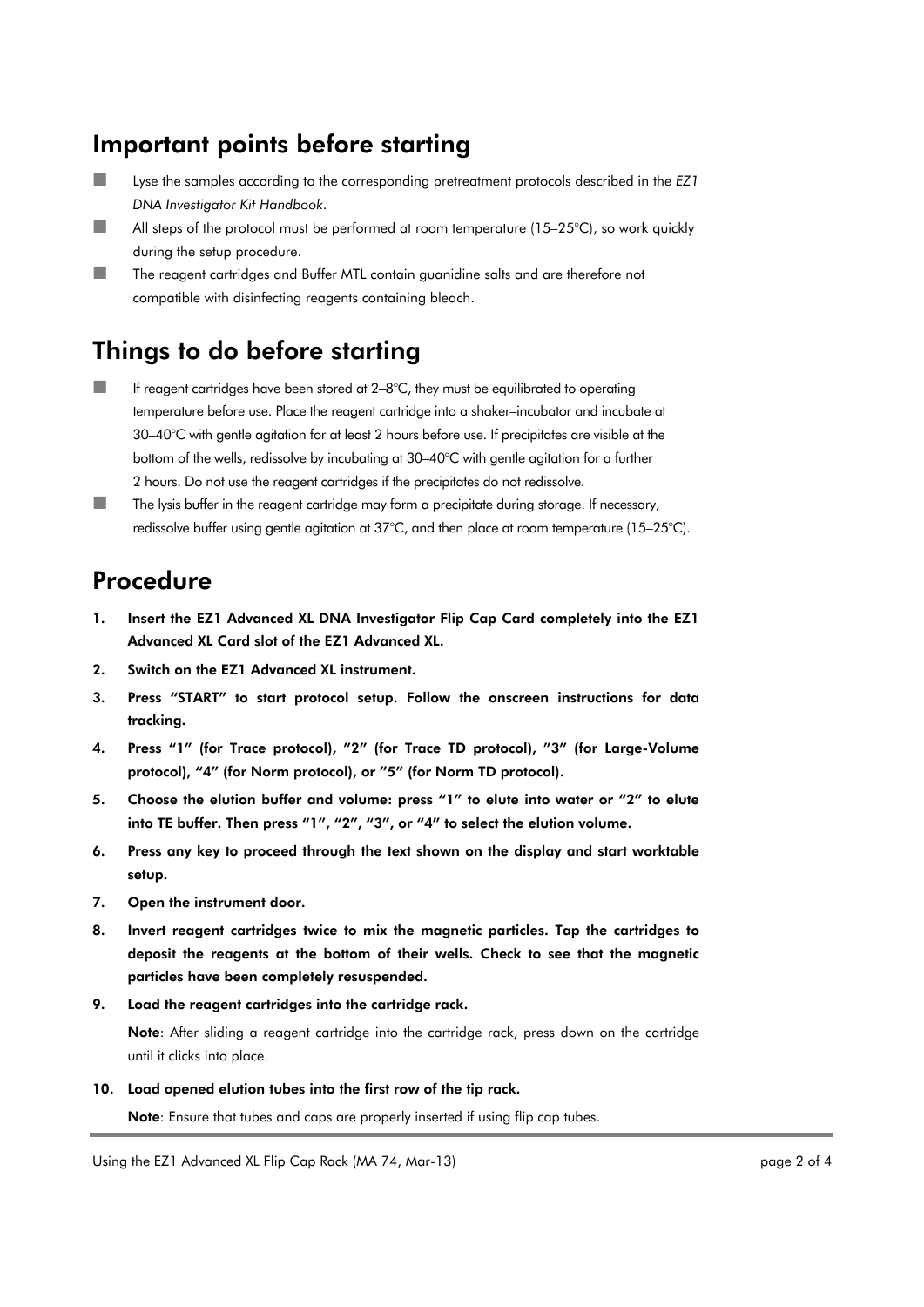- 11. Load tip holders containing filter-tips into the second row of the tip rack.
- 12. Load opened sample tubes containing digested samples into the back row of the tip rack.

Note: Ensure that tubes and caps are properly inserted if using flip cap tubes.

Note: When using the data tracking option, ensure that the sample ID follows the same order as the samples on the worktable to avoid data mixup.

Note: If samples are to be processed with the Large-Volume protocol, add 400 µl Buffer MTL to each sample tube containing digested samples.

#### 13. Close the instrument door.

14. Press "START" to start the purification procedure.

The automated purification procedure takes 15 - 20 min.

15. When the protocol ends, the display shows "Protocol finished". Press "ENT" to generate the report file.

The EZ1 Advanced XL can store up to 10 report files. Report files can be printed directly on a connected printer or transferred to a computer.

- 16. Open the instrument door.
- 17. Retrieve the elution tubes containing the purified DNA. The DNA is ready to use, or can be stored at 2–8°C for 24 h or at –20°C for longer periods. Discard the samplepreparation waste.\*

If the purified DNA is to be analyzed by real-time PCR, tubes containing eluate should first be applied to a suitable magnetic separator and the eluate transferred to a clean tube in order to minimize the risk of magnetic-particle carryover.

- 18. Optional: Follow the onscreen instructions to perform UV decontamination of the worktable surfaces.
- 19. To run another protocol, press "ESC", prepare samples as described in "Pretreatment protocol", and follow the procedure from step 4 onward. Otherwise, press "STOP" twice to return to the first screen of the display, close the instrument door, and switch off the EZ1 Advanced XL instrument.
- 20. Clean the EZ1 Advanced XL instrument.

Follow the maintenance instructions in the user manual supplied with your EZ1 Advanced XL instrument.

\* Sample waste contains guanidine salts and is therefore not compatible with bleach.

Using the EZ1 Advanced XL Flip Cap Rack (MA 74, Mar-13) engle 3 of 4